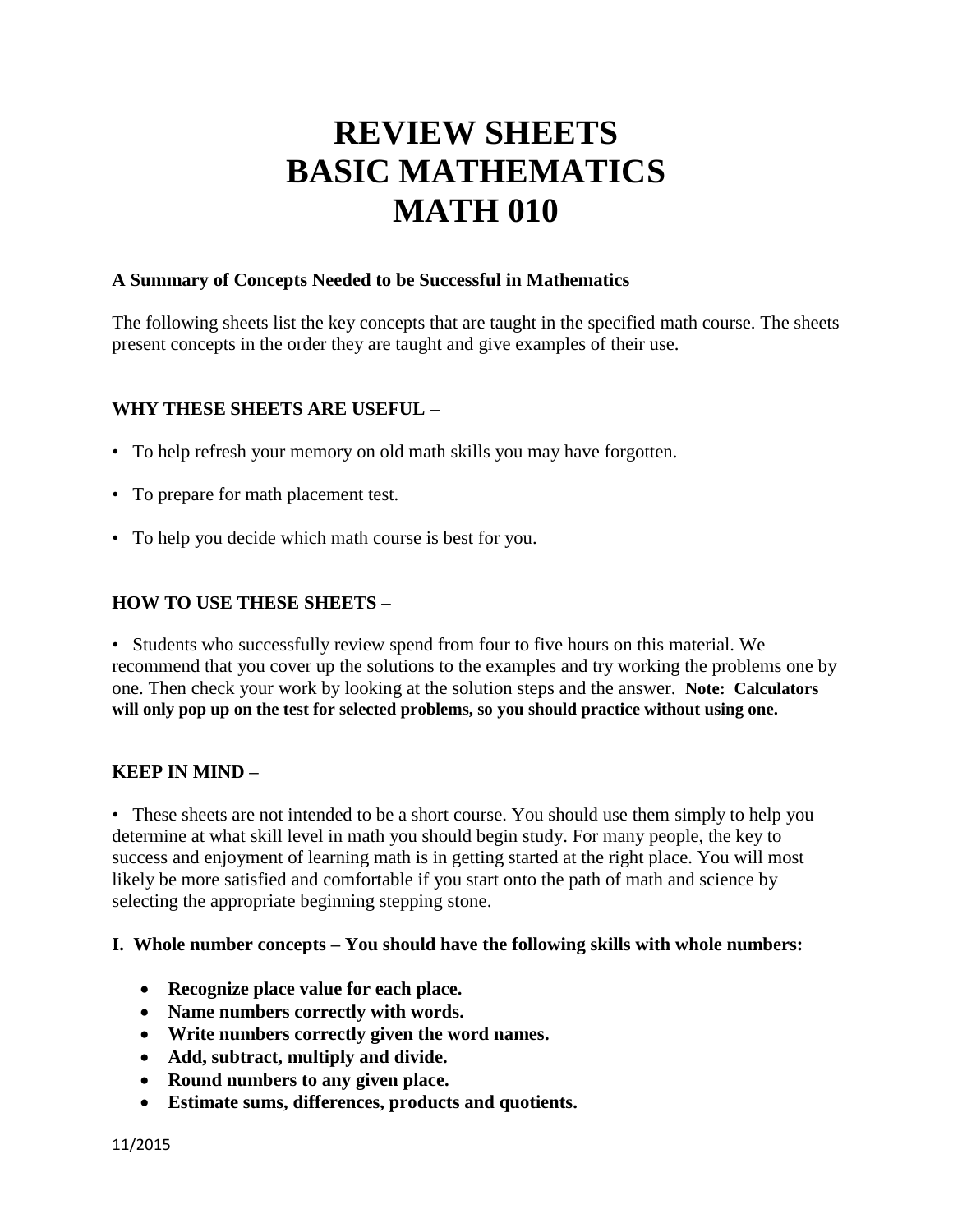- **Solve application problems using whole numbers.**
- **Correctly apply the order of operations.**
- **Express numbers using exponents.**
- **Distinguish between prime and composite numbers.**
- **Give the prime factorization of numbers.**
- **Find the Lowest Common Multiple of two numbers.**
- 1. What place value does 3 have in 4,235,100?
- 2. Which digit is in the thousands place in 4,968,123?
- 3. Write correctly in words:
	- a. 305 b. 10,660
- 4.  $46 + 729 + 1025 + 47 = 5.96 + 321 + 21 = 5$
- 6.  $423 69 = 793 = 7$
- 8.  $145 \times 36 = 9.21 \cdot 14 =$
- 10.  $396 \div 23 = 11.5422 \div 17 =$
- 12. Round 799 to the nearest ten 13. Round 92,449 to the nearest thousand
- 14. Round 4,868 to the nearest hundred 15. Round 123 to the nearest hundred
- 16. Estimate the sum of  $38 + 99 + 21 + 14$  17. Estimate the difference of 621 267
- 
- 
- 
- by rounding to the nearest ten. by rounding to the nearest hundred.
- 18. Estimate the quotient of  $48 \div 8$  19. Estimate the product of  $67 \times 23$ by rounding to the nearest ten. by rounding to the nearest ten.
- 20. Thirty identical chairs cost \$1680. What is the cost of one chair?
- 21. Jose read 39 books in 1994, 27 books in 1995, and 35 books in 1996. How many books did he read over the 3 years?
- 22. Bart gives the cashier three \$50 bills to pay for a purchase of \$123. How much change should he get back?
- 23. What is the number of square yards in a field that measures 30 yds. by 41 yds. ?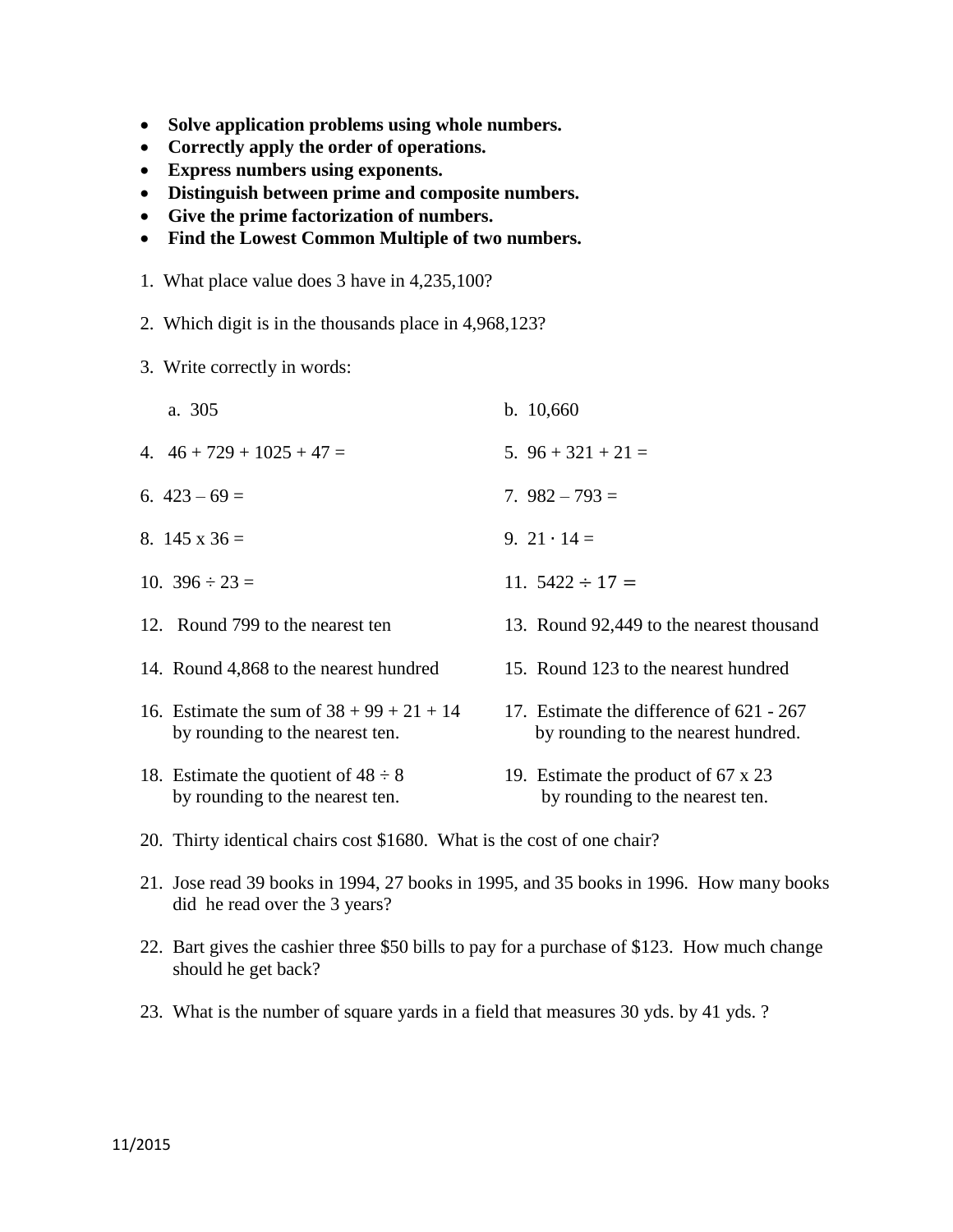24. Rewrite using exponents

- a.  $9 \times 9$  b.  $5 \times 5 \times 5$
- 25. Rewrite without exponents
- a.  $4^5$ b.  $7^3$ 26.  $12 \div 4 \times 3 =$  27.  $3 \times 3 \div 3 =$ 28.  $9-6 \div 2 =$  29.  $14 + 7 \times 2 =$ 30.  $3 \times (6 + 2) - 3 + 4 \div 2 =$ <br>31.  $5 \times \{3 \times [9 - (4 + 1)]\} + 20 \div 4 \times 2 =$
- 32. Find the prime factorization of each number:

| a. 12 | b. 100 |
|-------|--------|
| b. 81 | d. 105 |

33. Find the Least Common Multiple of each pair of numbers:

| a. $6$ and $12$  | b. $6$ and $7$   |
|------------------|------------------|
| c. $12$ and $18$ | d. $15$ and $30$ |
| e. 14 and 49     |                  |

**II. Fractions – You should have the following skills with fractions:**

- **Calculate what fraction of a set of assorted objects are shaded.**
- **Convert fractions to equivalent fractions.**
- **Reduce fractions.**
- **Multiply fractions and simplify.**
- **Find reciprocals.**
- **Divide fractions and simplify.**
- **Find the lowest common denominator (LCD) of two fractions.**
- **Add fractions and simplify.**
- **Subtract fractions and simplify.**

| .<br>34. What fraction of the rectangles are shaded?                                                 |  |  |  |
|------------------------------------------------------------------------------------------------------|--|--|--|
| 35. What fraction of the objects are geometric shapes? $\blacksquare$ ? ; $\Delta$ $\bigcirc$ $\Box$ |  |  |  |
| 36. What fraction of the objects are numbers? $1, 2, *$ , $\Delta$ , 4, 9, §                         |  |  |  |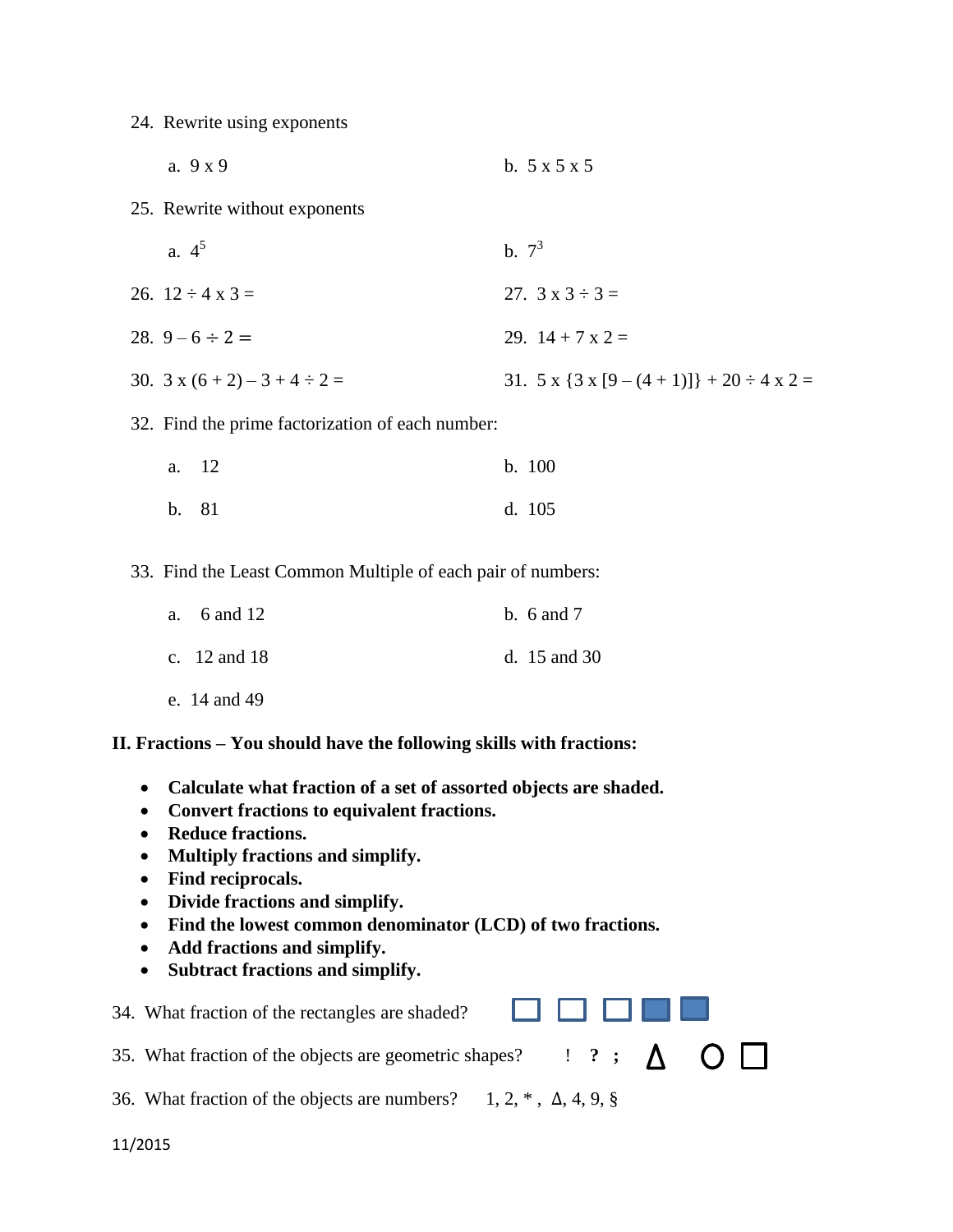- 37. Which fraction is equivalent to  $\frac{1}{3}$ ?  $\frac{2}{4}$  $\frac{2}{4}$   $\frac{2}{6}$  $\frac{2}{6}$   $\frac{3}{1}$  $\frac{3}{1}$   $\frac{3}{6}$ 6 38. Which fraction is equivalent to  $\frac{2}{7}$  ?  $\frac{7}{2}$   $\frac{1}{6}$  $\frac{1}{6}$   $\frac{3}{8}$  $\frac{3}{8}$   $\frac{6}{21}$
- 
- 39. Reduce each fraction to lowest terms:

a. 
$$
\frac{6}{9}
$$
 b.  $\frac{12}{20}$   
c.  $\frac{3}{12}$ 

40. Multiply each pair of fractions and simplify (reduce) the result:

 $\overline{\mathbf{c}}$ 

a. 
$$
\frac{6}{4} \cdot \frac{2}{3}
$$
  
b.  $\frac{2}{3} \cdot \frac{1}{4}$   
c.  $\frac{1}{9} \cdot \frac{2}{7}$   
d.  $\frac{2}{7} \cdot \frac{14}{16}$ 

41. Find the reciprocal of each number:

a. 
$$
\frac{2}{3}
$$
 b.  $\frac{8}{3}$   
c. 6

42. Divide and simplify the results:

a. 
$$
\frac{1}{3} \div \frac{2}{7}
$$
  
b.  $\frac{2}{5} \div \frac{5}{6}$   
c.  $\frac{9}{8} \div \frac{3}{2}$ 

43. Find the lowest common denominator (LCD) of each set of fractions:

a. 
$$
\frac{3}{4}
$$
,  $\frac{1}{3}$   
\nb.  $\frac{1}{5}$ ,  $\frac{2}{15}$   
\nc.  $\frac{1}{2}$ ,  $\frac{1}{3}$ ,  $\frac{1}{4}$   
\nd.  $\frac{1}{5}$ ,  $\frac{1}{6}$   
\ne.  $\frac{7}{20}$ ,  $\frac{1}{25}$   
\nf.  $\frac{5}{12}$ ,  $\frac{7}{16}$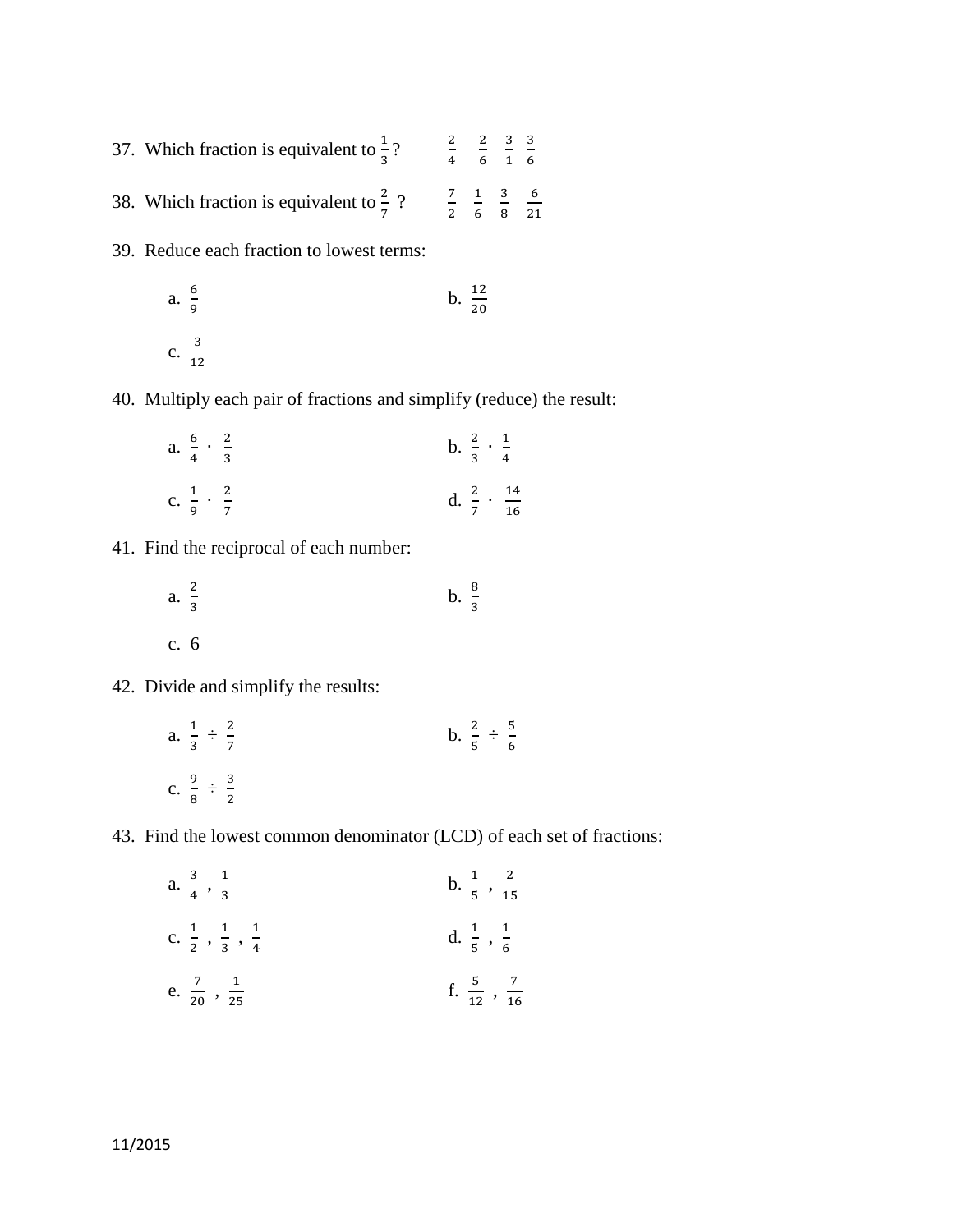44. Add and simplify:

a. 
$$
\frac{1}{4} + \frac{2}{5}
$$
  
b.  $\frac{1}{5} + \frac{7}{15}$   
c.  $\frac{5}{12} + \frac{7}{16}$ 

45. Subtract and simplify:

| a. | $\frac{9}{16} - \frac{1}{4}$                   | b. $\frac{1}{2} - \frac{3}{8}$ |  |
|----|------------------------------------------------|--------------------------------|--|
|    | $7 \quad 1$<br>C. $\frac{1}{9} - \frac{1}{12}$ | d. $\frac{7}{8} - \frac{1}{3}$ |  |

**III. Mixed numbers – You should have the following skills with mixed numbers:**

- **Change a mixed number to an improper fraction.**
- **Change an improper fraction to a mixed number.**
- **Multiply and simplify.**
- **Divide and simplify.**
- **Add and simplify.**
- **Subtract and simplify.**
- **Solve application problems involving fractions and mixed numbers.**

# 46. Change to improper fractions:

a. 
$$
2\frac{1}{5}
$$
 b.  $3\frac{3}{8}$   
c.  $7\frac{1}{4}$ 

47. Change to mixed numbers:

a. 
$$
\frac{25}{3}
$$
 b.  $\frac{12}{5}$ 

c. 
$$
\frac{37}{7}
$$
 d.  $\frac{49}{3}$ 

48. Multiply and simplify:

a. 
$$
1\frac{1}{5} \cdot 2\frac{1}{3}
$$
 b.  $2\frac{1}{5} \cdot 3\frac{1}{3}$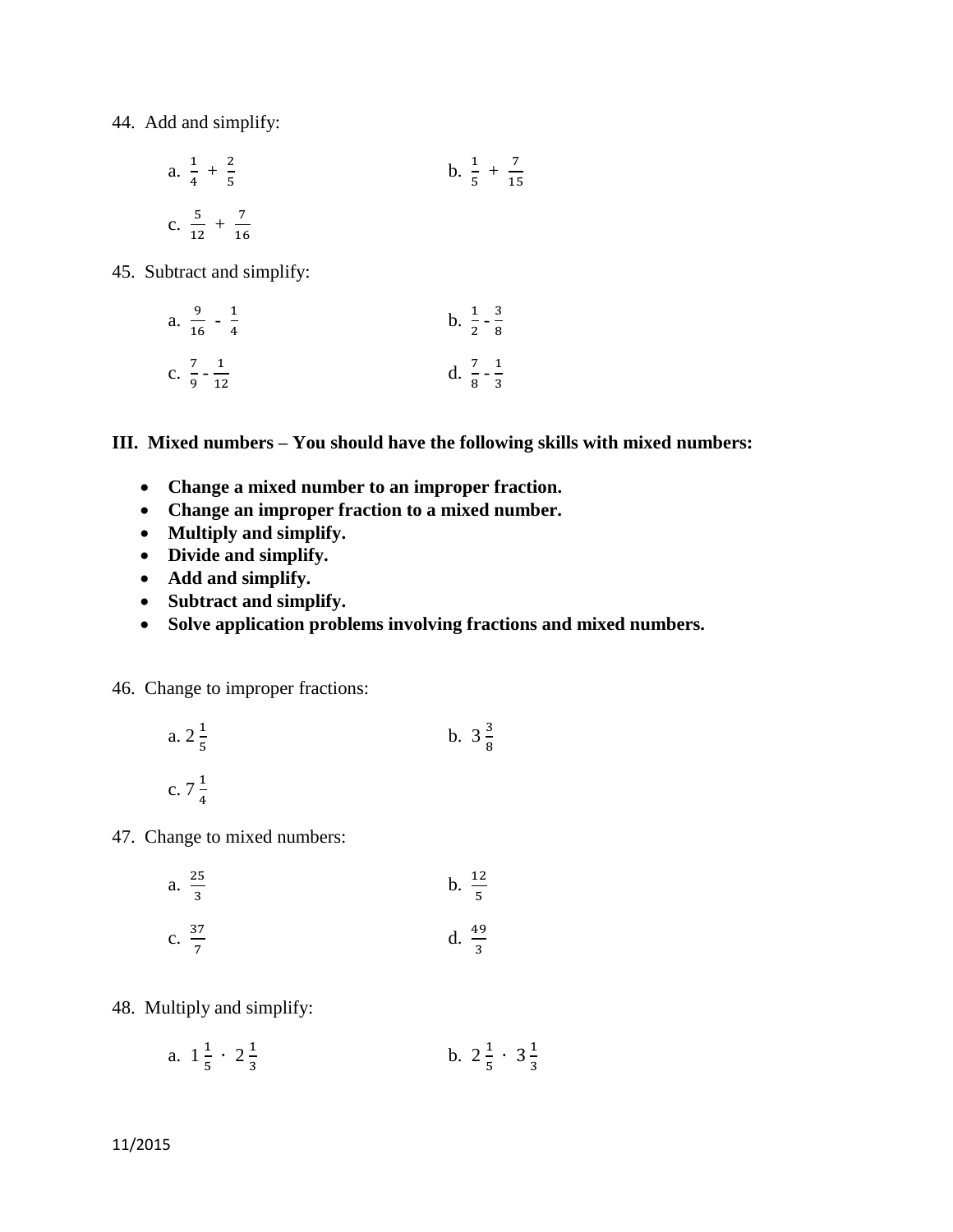c. 
$$
1\frac{1}{3} \cdot 1\frac{1}{2}
$$

49. Divide and simplify:

a. 
$$
6\frac{3}{4} \div 1\frac{1}{2}
$$
  
b.  $2\frac{5}{8} \div 1\frac{1}{6}$   
c.  $4 \div 1\frac{1}{2}$ 

50. Add and simplify:

a. 
$$
3\frac{1}{4} + 2\frac{3}{8}
$$
  
b.  $1\frac{1}{5} + 2\frac{1}{7}$   
c.  $3\frac{9}{16} + 5\frac{3}{4}$ 

51. Subtract and simplify:

a. 
$$
3\frac{1}{2} - 1\frac{1}{3}
$$
  
b.  $5\frac{1}{16} - 2\frac{3}{4}$   
c.  $9\frac{1}{4} - 3\frac{5}{8}$ 

52. Solve each application problem:

a. A recipe calls for  $5\frac{1}{2}$  cups of flour. How many cups of flour are needed for  $\frac{1}{2}$ of the recipe?

b. A bamboo plant grew  $\frac{1}{2}$  inch Monday,  $\frac{2}{3}$  inch Tuesday, and  $\frac{3}{4}$  inch Wednesday. How many inches did the bamboo grow in the 3 days?

c. A share of stock XYZ went from \$40  $\frac{2}{8}$  to \$42  $\frac{3}{8}$ . What was the dollar gain for the stock XYZ?

d. How many cubic yards of cement must be ordered to pour a sidewalk  $30\frac{1}{2}$  yd by  $1\frac{1}{4}$  yd by  $\frac{1}{9}$  yd?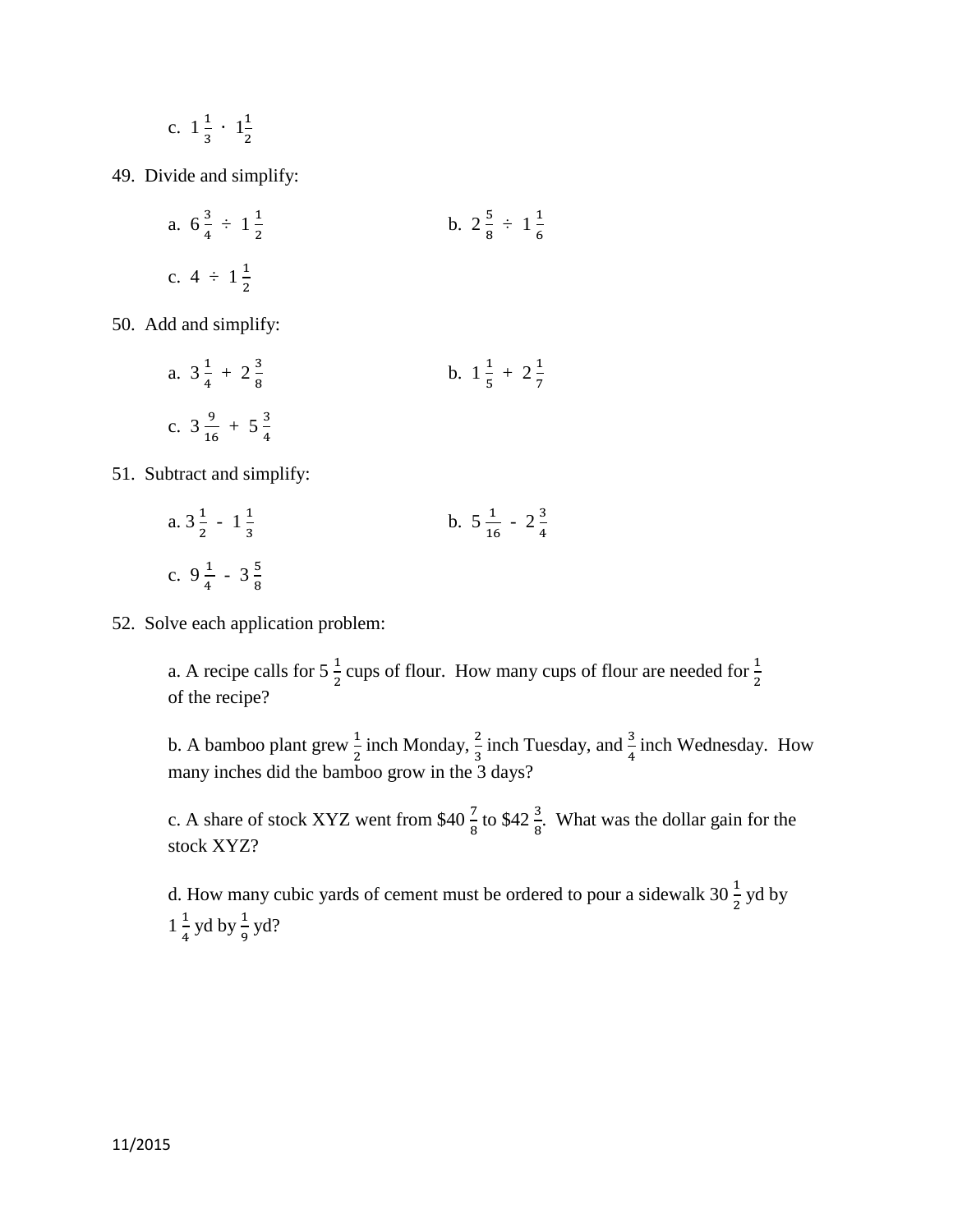**IV. Decimals – You should have the following skills with decimals:**

- **Recognize the value of each place in the number.**
- **Be able to name decimal numbers accurately.**
- **Round decimals accurately.**
- **Add, subtract, multiply and divide (to 3 decimal places).**
- **Solve application problems involving decimals.**
- 53. What place value does 3 have in 0.693?
- 54. What digit is in the ten-thousandths place in 0.28976?
- 55. Write the word name for each decimal number:
	- a. 10.123 b. 2.101
	- c. 0.93
- 56. Write the decimal number for each word name:
	- a. four thousand and three hundredths b. seventy-eight hundred-thousandths
	- c. one hundred two and two tenths
- 57. Round each number to the indicated place:
- a. 9.0673 to nearest hundredth b. 102.1029 to nearest tenth c. 39.9875 to nearest thousandth d. 10.1022 to nearest hundredth 58.  $3.6 + 0.201 + 0.05 =$  59.  $39.78 - 23.99 =$ 60. 23.05 x 11.62 = 61. 6.350  $\div$  3 =
- 62.  $9.773 \div 0.12 =$
- 63. If two dresses that are the same price cost \$93.98 total, how much does one dress cost?
- 64. If 4 shirts cost \$84.50, 3 coats costs \$213.68, and 4 pairs of slacks cost \$98.99, what is the total for all the clothing?
- 65. If a steel beam 58.5 cm long is to be cut into pieces that are 6.5 cm in length, how many pieces will there be?
- 66. If each cookie at a bake sale costs \$0.55, how much does a dozen cost?

11/2015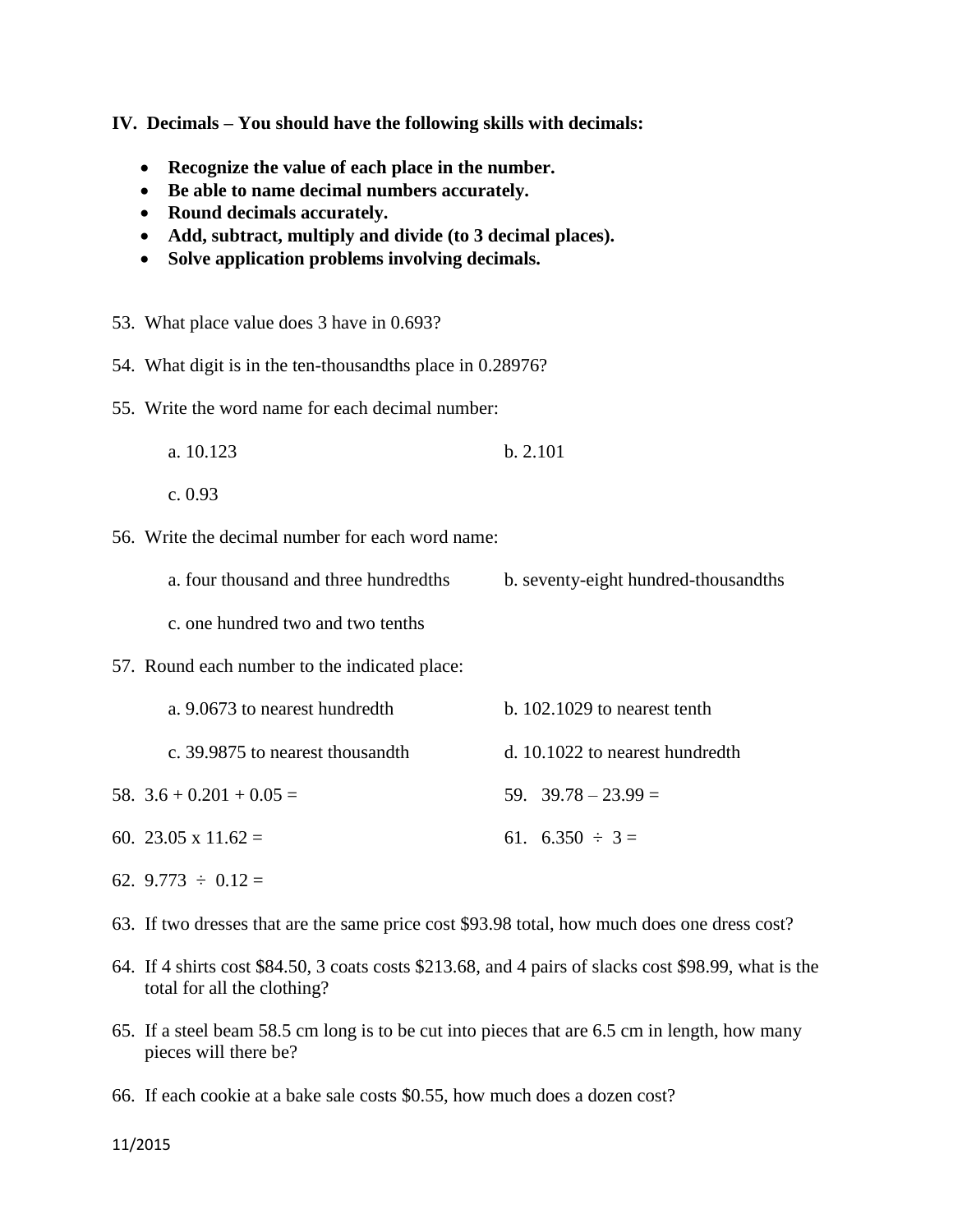# **Math 010 Review Answers**

|      | 1. ten thousands              | 4,235,100                                                    | $4 =$ millions<br>$2 =$ hundred thousands<br>$3 = \text{ten}$ thousands<br>$5 =$ thousands<br>$1 =$ hundreds<br>$0 = tens$<br>$0 = ones$ |
|------|-------------------------------|--------------------------------------------------------------|------------------------------------------------------------------------------------------------------------------------------------------|
| 2. 8 |                               |                                                              | 3a. three hundred five                                                                                                                   |
|      |                               |                                                              | 3b. ten thousand, six hundred sixty                                                                                                      |
|      | 4. 1,847                      | 46<br>729<br>1025<br>$+$ 47<br>1,847                         | 5.438                                                                                                                                    |
|      | 6. 354                        | 423<br><u>- 69</u><br>354                                    | 7.189                                                                                                                                    |
|      | 8. 5,220                      | 145<br>$\frac{\text{x}}{36}$<br>870<br>435<br>5,220          | 9. 294 (A dot also means multiply)                                                                                                       |
|      | 10. $396 \div 23 =$           | 17 R 5<br>$23\overline{)396}$<br>$-23$<br>166<br>$-161$<br>5 | 11. 318 r 16                                                                                                                             |
|      | 12. 800                       |                                                              | 13. 92,000                                                                                                                               |
|      | 14. 4,900                     |                                                              | 15. 100                                                                                                                                  |
|      | $16.40 + 100 + 20 + 10 = 170$ |                                                              | $17.600 - 300 = 300$                                                                                                                     |
|      | 18. $50 \div 10 = 5$          |                                                              | 19. $70 \times 20 = 1400$                                                                                                                |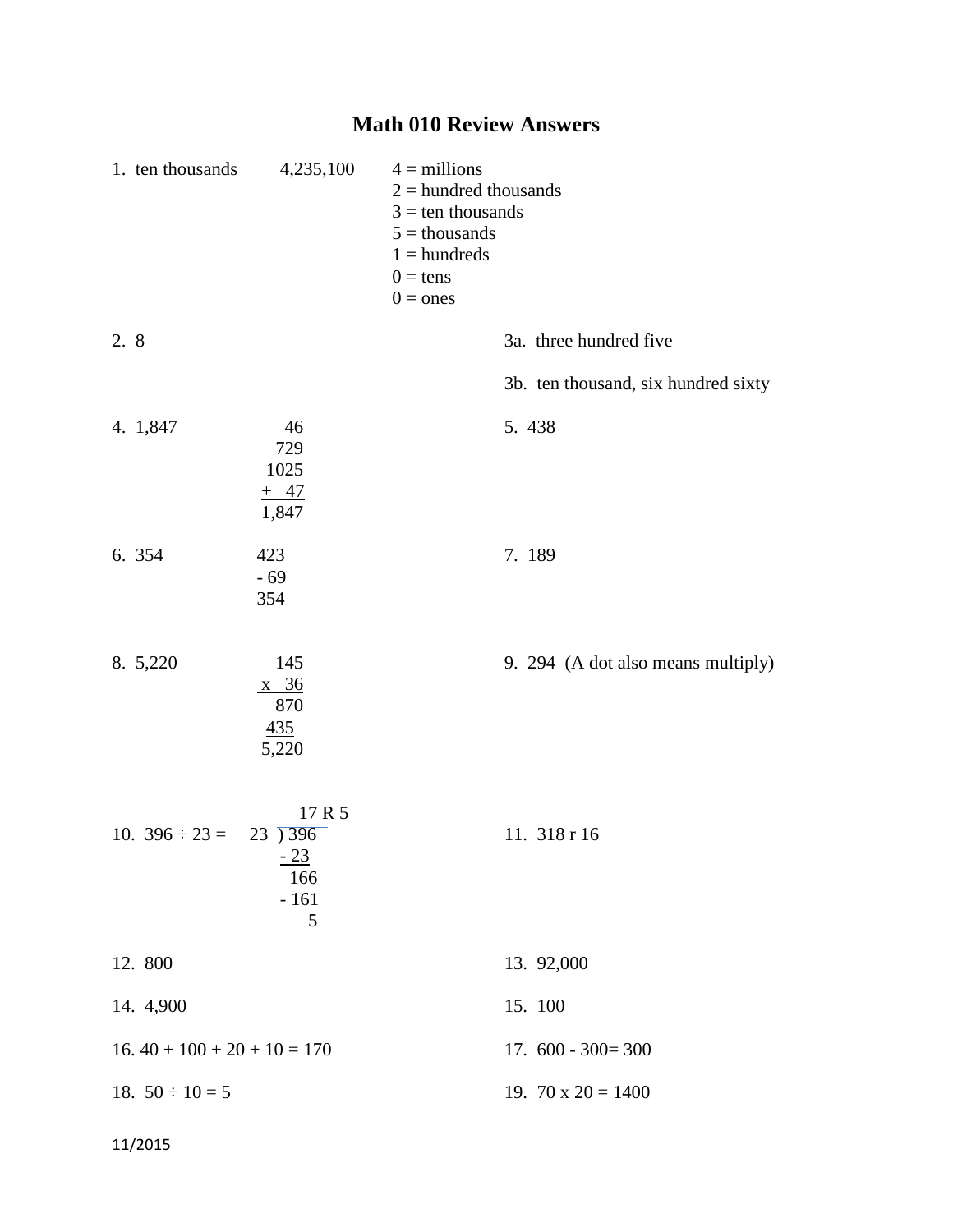| 20. $$1680 \div 30 = $56$                                                                                                           |                                       | 21. 101 books                                                                                                                                                                                                                                 |
|-------------------------------------------------------------------------------------------------------------------------------------|---------------------------------------|-----------------------------------------------------------------------------------------------------------------------------------------------------------------------------------------------------------------------------------------------|
| 22. $3 \times $50 = $150$ ; $$150 - $123 = $27$ change                                                                              |                                       | 23. 30 yd x 41 yd = 1230 sq yd                                                                                                                                                                                                                |
| <b>Exponents:</b>                                                                                                                   | of the base there are.                | They represent repeated multiplication. $3 \times 3 \times 3 \times 3 = 3^4$<br>The 3 is the base, the 4 is the exponent and tells how many factors                                                                                           |
| 24a. $9^2$                                                                                                                          |                                       | 24b. $5^3$                                                                                                                                                                                                                                    |
| 25a. 4 x 4 x 4 x 4 x 4                                                                                                              |                                       | 25b. 7 x 7 x 7                                                                                                                                                                                                                                |
| <b>Order of operations:</b>                                                                                                         | Parentheses<br>Exponents and radicals | { [()] } Work from the inside to outside.<br>Multiplications and division as they occur left to right<br>Additions and subtractions as they occur left to right                                                                               |
| 26. $12 \div 4 \times 3 =$<br>$3x3 =$<br>9                                                                                          |                                       | 27. $3 \times 3 \div 3 =$<br>$9 \div 3 =$<br>3                                                                                                                                                                                                |
| 28. $9-6 \div 2=$<br>$9 - 3 =$<br>6                                                                                                 |                                       | 29. $14 + 7x2 =$<br>$14 + 14 =$<br>28                                                                                                                                                                                                         |
| 30. $3x(6+2)-3+4 \div 2=$<br>$3 \times 8 - 3 + 4 \div 2 =$<br>$24 - 3 + 4 \div 2 =$<br>$24 - 3 + 2 =$<br>$21 + 2$<br>$\equiv$<br>23 |                                       | 31. $5 \times \{ 3 \times [9 - (4 + 1)] \} + 20 \div 4 \times 2 =$<br>$5 x {3 x [9 - 5]} + 20 \div 4 x 2$<br>$=$<br>$5 x {3 x 4} + 20 \div 4 x 2$<br>$\equiv$<br>$5x$ 12 + 20 ÷ 4 x 2<br>$=$<br>$60 + 5 x 2$<br>$=$<br>$60 + 10$<br>$=$<br>70 |

**Prime and composite numbers:** Prime numbers (such as 2, 3, 5, and 7) have only themselves and 1 as factors. Composite numbers (such as 4, 6, 8, 10, and 12) are divisible by at least one other factor. The prime factorization of a number is showing it as a product of primes. The prime factorization of 12 is  $2^2 \cdot 3$ .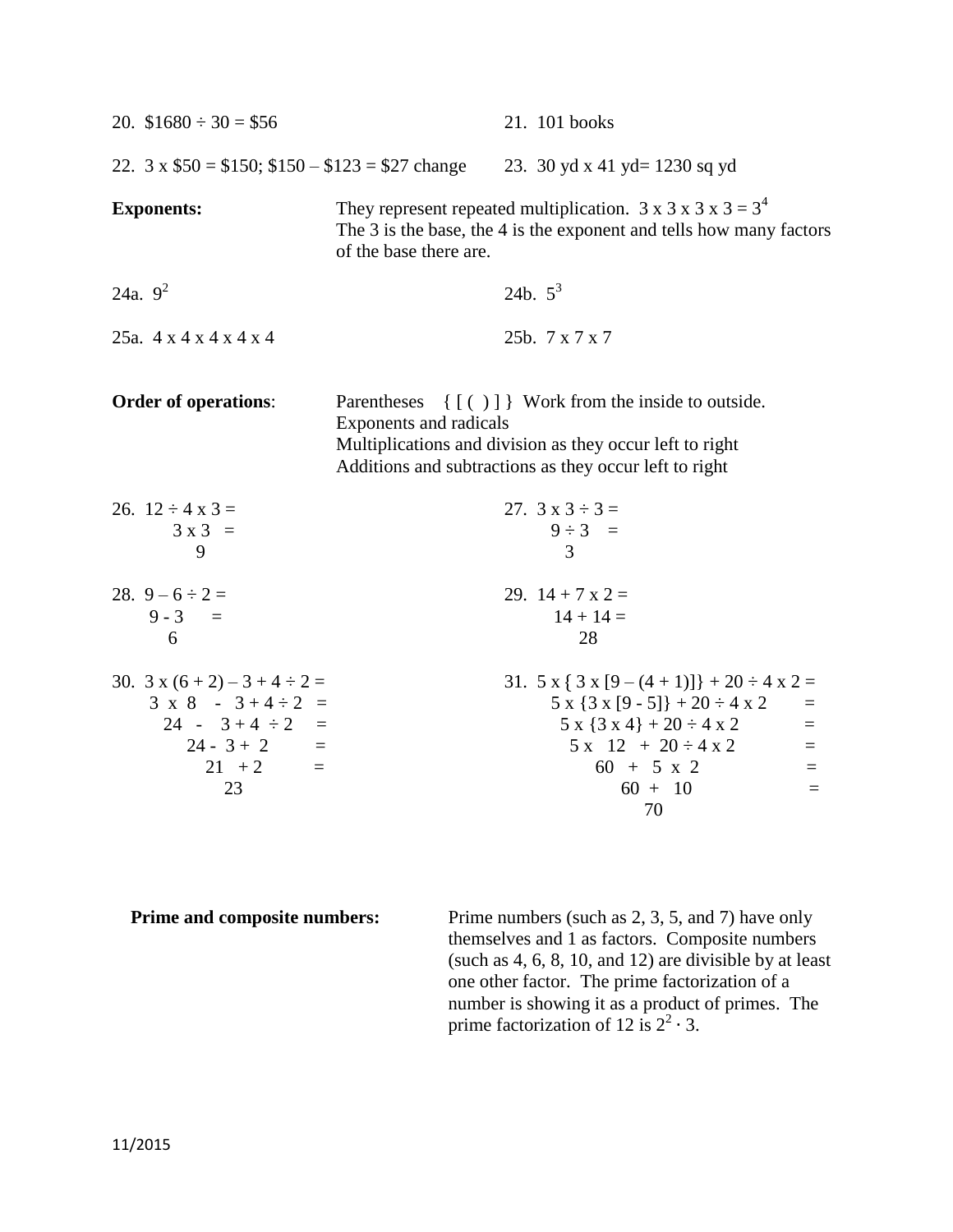| <b>Lowest Common Multiple (LCM):</b>                                                                                 | The LCM of two or more numbers is the smallest<br>number divisible by those numbers. 15 is the LCM<br>of 3 and 5 because 15 is the smallest number<br>divisible by both 3 and 5. |
|----------------------------------------------------------------------------------------------------------------------|----------------------------------------------------------------------------------------------------------------------------------------------------------------------------------|
| 32a. $12 = 2 \cdot 2 \cdot 3 = 2^2 \cdot 3$                                                                          | 32b. $100 = 2 \cdot 2 \cdot 5 \cdot 5 = 2^2 \cdot 5^2$                                                                                                                           |
| 32c. $81 = 3 \cdot 3 \cdot 3 \cdot 3 = 3^4$                                                                          | 32d. $105 = 3 \cdot 5 \cdot 7$                                                                                                                                                   |
| 33a. 12                                                                                                              | 33b. 42                                                                                                                                                                          |
| 33c. 36                                                                                                              | 33d. 30                                                                                                                                                                          |
| 33e. 98                                                                                                              | 34. $\frac{2}{5}$                                                                                                                                                                |
| 35. $\frac{3}{6}$                                                                                                    | 36. $\frac{4}{7}$                                                                                                                                                                |
| 37. $\frac{1}{3} \cdot \frac{2}{2} = \frac{2}{4}$                                                                    | 38. $\frac{2}{7} \cdot \frac{3}{2} = \frac{6}{31}$                                                                                                                               |
| 39a. $\frac{6}{9} = \frac{2 \cdot 3}{3 \cdot 2} = \frac{2}{3} \cdot \frac{3}{2} = \frac{2}{3} \cdot 1 = \frac{2}{3}$ | 39b. $\frac{12}{20} = \frac{3.4}{5.4} = \frac{3}{5}$                                                                                                                             |
| 39c. $\frac{3}{12} = \frac{1 \cdot 3}{4 \cdot 3} = \frac{1}{4}$                                                      | 40a. $\frac{6}{4} \cdot \frac{2}{3} = \frac{12}{12} = 1$                                                                                                                         |
| 40b. $\frac{2}{3} \cdot \frac{1}{4} = \frac{2}{12} = \frac{1 \cdot 2}{6 \cdot 2} = \frac{1}{6}$                      | 40c. $\frac{1}{9} \cdot \frac{2}{7} = \frac{2}{63}$                                                                                                                              |
| 40d. $\frac{2}{7} \cdot \frac{14}{16} = \frac{28}{112} = \frac{1 \cdot 28}{4 \cdot 28} = \frac{1}{4}$                | 41a. $\frac{3}{2}$                                                                                                                                                               |
| 41b. $\frac{3}{8}$                                                                                                   | 41c. $\frac{1}{6}$                                                                                                                                                               |
| 42a. $\frac{1}{3} \div \frac{2}{7} = \frac{1}{3} \cdot \frac{7}{2} = \frac{7}{6}$                                    | 42b. $\frac{2}{5} \div \frac{5}{6} = \frac{2}{5} \cdot \frac{6}{5} = \frac{12}{25}$                                                                                              |
| 42c. $\frac{9}{8} \div \frac{3}{2} = \frac{9}{8} \cdot \frac{2}{3} = \frac{18}{24}$                                  | 43a. 12                                                                                                                                                                          |
| $\frac{18}{24} = \frac{3 \cdot 6}{4 \cdot 6} = \frac{3}{4}$                                                          |                                                                                                                                                                                  |
| 43b. 15                                                                                                              | 43c. 12                                                                                                                                                                          |
| 43d. 30                                                                                                              | 43e. 100                                                                                                                                                                         |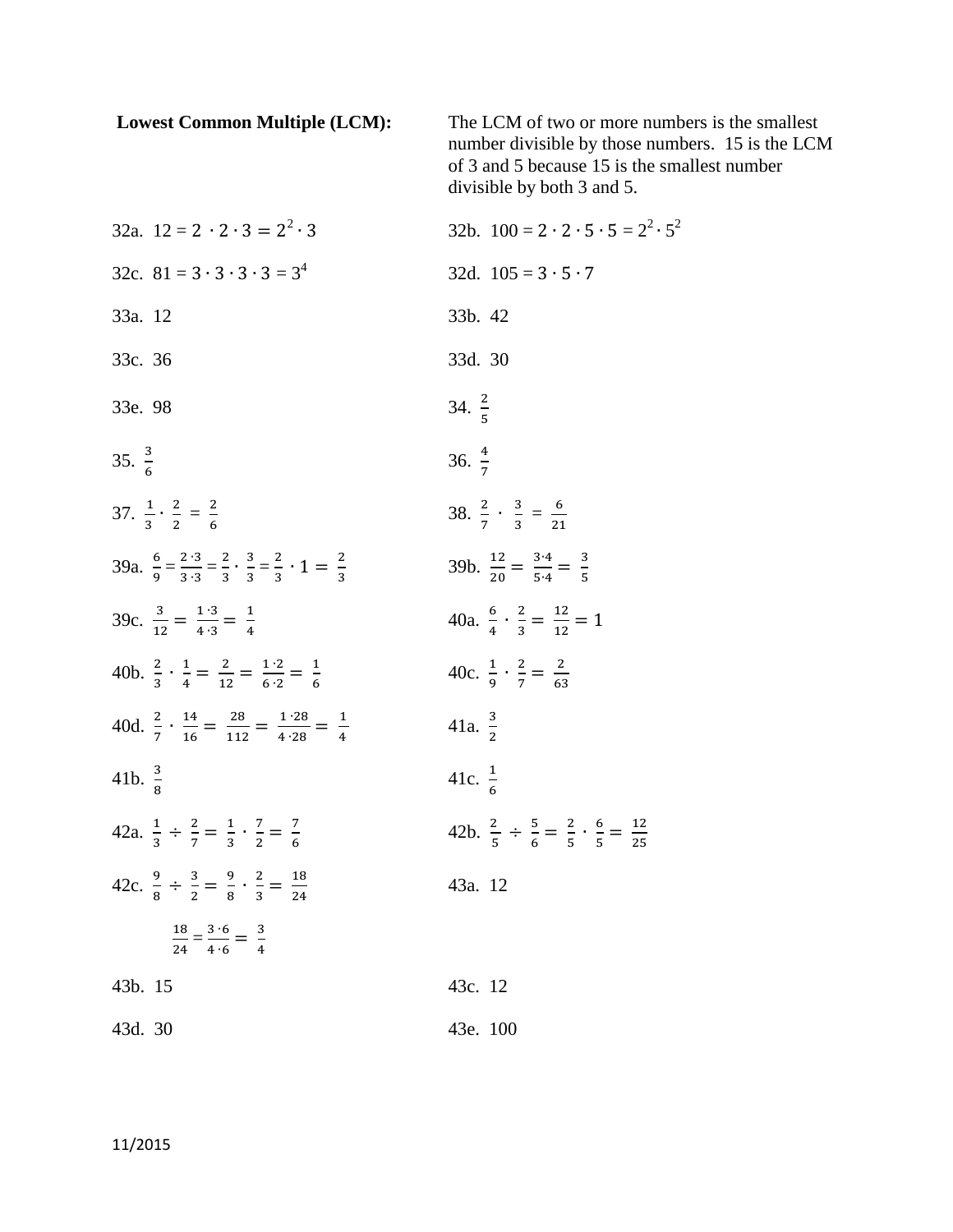43f. 48  
\n44a. 
$$
\frac{1}{4} + \frac{2}{5}
$$
 LCD is 20  
\n $\frac{5}{20} + \frac{8}{20} = \frac{13}{20}$   
\n44b.  $\frac{1}{5} + \frac{7}{15}$  LCD is 15  
\n $\frac{3}{15} + \frac{7}{15} = \frac{10}{15} = \frac{2}{3}$   
\n45a.  $\frac{9}{16} - \frac{1}{4}$  LCD is 16  
\n $\frac{9}{16} - \frac{4}{16} = \frac{5}{16}$   
\n45b.  $\frac{1}{2} - \frac{3}{8}$  LCD is 8  
\n $\frac{20}{48} + \frac{21}{48} = \frac{41}{48}$   
\n45c.  $\frac{7}{9} - \frac{1}{12}$  LCD is 36  
\n $\frac{28}{36} - \frac{3}{36} = \frac{25}{36}$   
\n46a.  $2\frac{1}{5} = \frac{5 \cdot 2 \cdot 1}{5} = \frac{11}{5}$   
\n46c.  $7\frac{1}{4} = \frac{4 \cdot 7 \cdot 1}{4} = \frac{29}{4}$   
\n46d.  $2\frac{1}{5} = \frac{5 \cdot 2 \cdot 1}{5} = \frac{11}{5}$   
\n46e.  $7\frac{1}{4} = \frac{4 \cdot 7 \cdot 1}{4} = \frac{29}{4}$   
\n47a.  $\frac{35}{3} = 3 \overline{)25} = 8\frac{1}{3}$   
\n47b.  $2\frac{2}{5}$   
\n47d.  $16\frac{1}{3}$   
\n48a.  $1\frac{1}{5} \cdot 2\frac{1}{3} =$   
\n $\frac{6}{5} \cdot \frac{7}{3} = \frac{42}{15} = 2\frac{4}{5}$   
\n48b.  $2\frac{1}{5} \cdot 3\frac{1}{3} =$   
\n $\frac{11}{5} \cdot \frac{10}{3} = \frac{110}{15} = 7\frac{1}{3}$   
\n49

2  $rac{21}{8} \cdot \frac{6}{7}$ 

 $\frac{6}{7} = \frac{1}{9}$ 

 $\frac{126}{56} = 2\frac{1}{4}$ 

4

2  $\frac{27}{4} \cdot \frac{2}{3}$ 

 $\frac{2}{3} = \frac{5}{1}$ 

 $\frac{54}{12} = 4\frac{1}{2}$  $\overline{c}$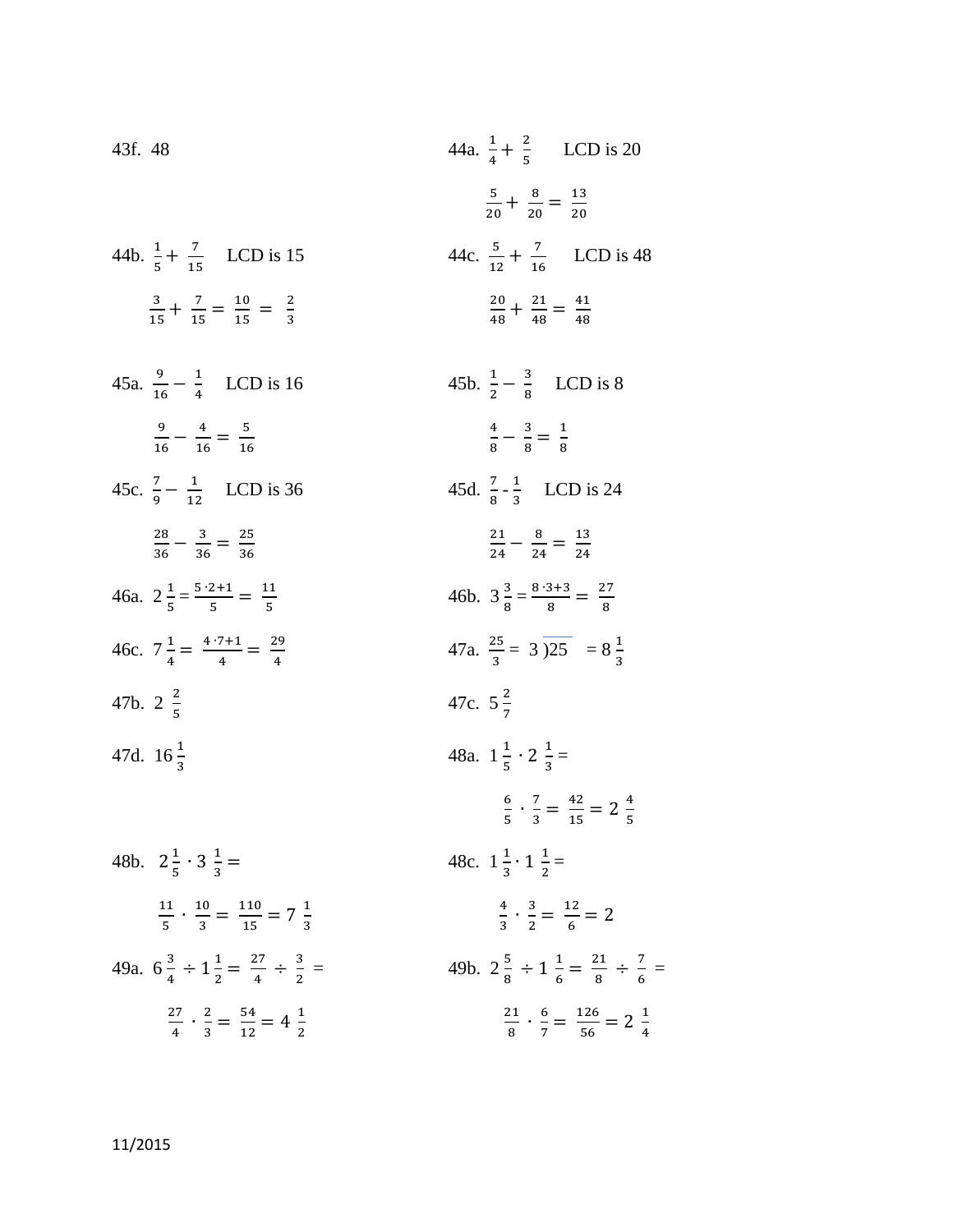| 49c. $4 \div 1\frac{1}{2} = \frac{4}{1} \div \frac{3}{2} =$                                                                                                                                 | 50a. $3\frac{1}{4} = \frac{2}{8}$                                                      |
|---------------------------------------------------------------------------------------------------------------------------------------------------------------------------------------------|----------------------------------------------------------------------------------------|
| $\frac{4}{1} \cdot \frac{2}{3} = \frac{8}{3} = 2\frac{2}{3}$                                                                                                                                | $+2\frac{3}{8} = \frac{3}{8}$                                                          |
|                                                                                                                                                                                             | $= 5\frac{5}{8}$                                                                       |
| 50b. $1\frac{1}{5} = \frac{7}{35}$                                                                                                                                                          | 50c. $3\frac{9}{16} = \frac{9}{16}$                                                    |
| $+2\frac{1}{7}=\frac{5}{35}$                                                                                                                                                                | $+$ 5 $\frac{3}{4} = \frac{12}{16}$                                                    |
| $=$ 3 $\frac{12}{35}$                                                                                                                                                                       | $= 8 \frac{21}{16} = 9 \frac{5}{16}$                                                   |
| 51a. $3\frac{1}{2} = \frac{3}{6}$                                                                                                                                                           | 51b. $5\frac{1}{16} = 4\frac{1}{16} + \frac{16}{16} = \frac{17}{16}$                   |
| $1\frac{1}{3} = \frac{2}{6}$                                                                                                                                                                | $-2\frac{3}{4} = 2\frac{12}{16} = \frac{12}{16}$                                       |
| $= 2\frac{1}{6}$                                                                                                                                                                            | $= 2\frac{5}{16}$                                                                      |
| 51c. $9\frac{1}{4} = 8\frac{2}{8} + \frac{8}{8} = \frac{10}{8}$                                                                                                                             | 52a. $5\frac{1}{2}cups \div 2 = \frac{11}{2}cups \cdot \frac{1}{2} = \frac{11}{4}cups$ |
| $-3\frac{5}{8} = 3\frac{5}{8} = \frac{5}{8}$                                                                                                                                                | $=2\frac{3}{4} \text{ cups}$                                                           |
| $= 5\frac{5}{8}$                                                                                                                                                                            |                                                                                        |
| 52b. $\frac{1}{2}$ in + $\frac{2}{3}$ in + $\frac{3}{4}$ in = $\frac{23}{12}$ in = $1\frac{11}{12}$ in 52c. \$42 $\frac{3}{8}$ - \$40 $\frac{7}{8}$ = \$1 $\frac{4}{8}$ = \$1 $\frac{1}{2}$ |                                                                                        |
| 52d. 30 $\frac{1}{2}$ yd $\cdot$ 1 $\frac{1}{4}$ yd $\cdot$ $\frac{1}{9}$ yd = 4 $\frac{17}{72}$ cu yd 53. thousandths 6 = tenths                                                           | $9 =$ hundredths<br>$3 =$ thousandths                                                  |
| 54. 7                                                                                                                                                                                       | 55a. ten and one hundred twenty-three thousandths                                      |
| 55b. two and one hundred one thousandths 55c. ninety-three hundredths                                                                                                                       |                                                                                        |
| 56a. 4000.03                                                                                                                                                                                | 56b. 0.00078                                                                           |
| 56c. 102.2                                                                                                                                                                                  | 57a. 9.07                                                                              |
| 57b. 102.1                                                                                                                                                                                  | 57c. 39.988                                                                            |

11/2015